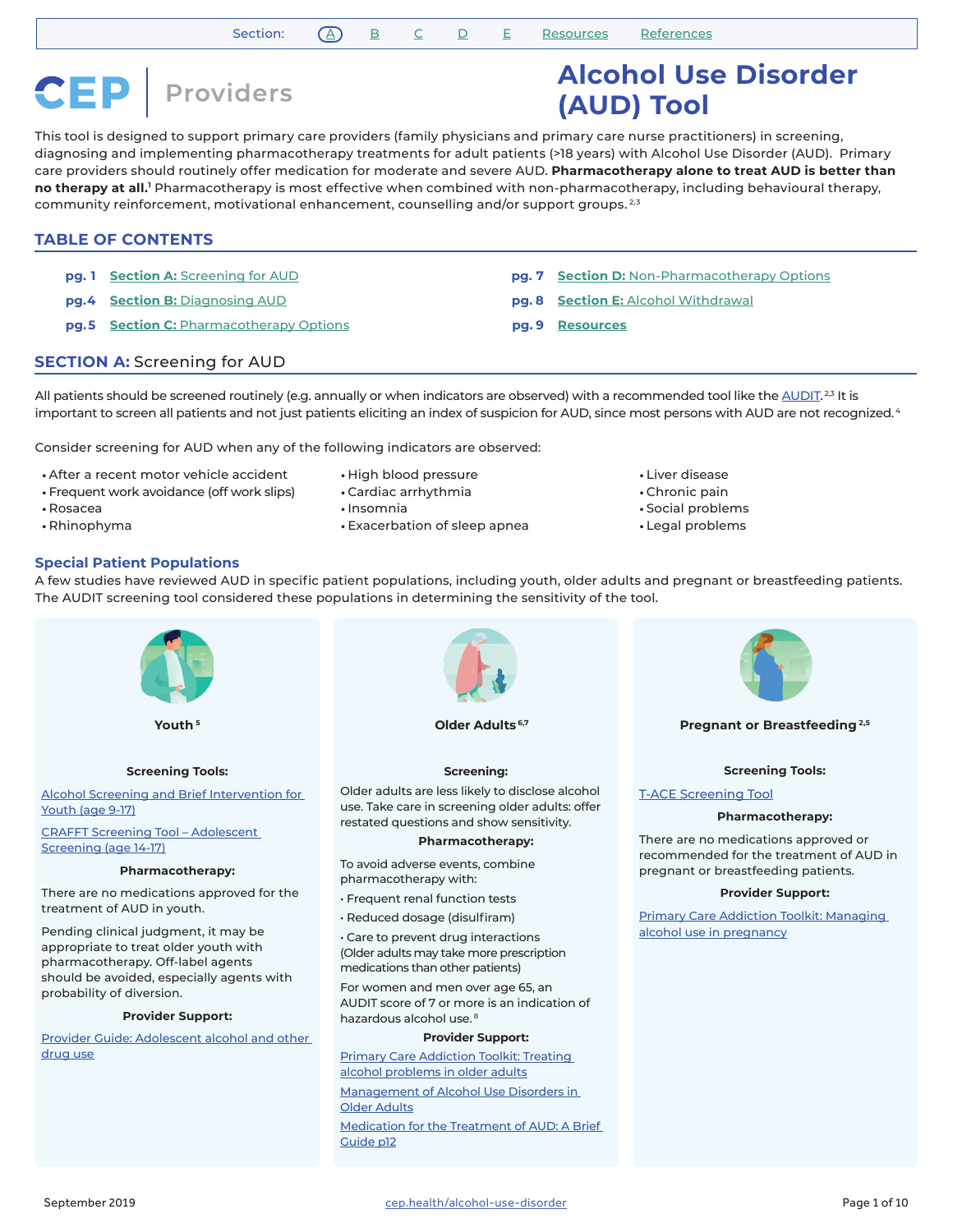# **SECTION A:** Screening for AUD 1-4,9-14 (continued)

## **Tips for Screening**

AUD is a psychiatric illness defined as alcohol use that causes clinically significant impairment or distress.<sup>15</sup> It is characterized by impaired control over drinking and ongoing drinking, despite harmful consequences. 15 Primary care providers or clinical staff should administer the screening process in a friendly and non-judgmental manner.

Before screening 8:

- Take time to reassure the patient about the confidentiality of their answers
- Indicate that the purpose of the screening is essential to their overall health status

Note: Patients should not be intoxicated at the time of the screen. If a patient is intoxicated at the time of their scheduled appointment, maintain a high index of suspicion for AUD.

# **Alcohol Use Disorder Identification Test (AUDIT)**

The AUDIT was developed specifically to identify patients with recent heavy drinking as well as alcohol dependence. The AUDIT was designed to consider cultural appropriateness and cross-national applicability and is appropriate for male and female patients across all age groups.<sup>8</sup>

**For collaborative screening** [Interview Version AUDIT \(see page 2\)](https://link.cep.health/aud8) 16

**For self-directed screening** Self-Report Version AUDIT (see page 3)<sup>16</sup>

The AUDIT can be administered either by the provider using the Interview Version or by the patient using the Self-Reported Version. It is up to the providers clinical judgment and experience with the patient to determine which version is most appropriate.

If time is limited during a patient encounter, a primary care provider can use the modified [AUDIT-C.](https://link.cep.health/aud55) The AUDIT-C is a three-question alcohol screen that can help identify patients who have active AUD.

#### **Results**

#### **[AUDIT](https://link.cep.health/aud8) <sup>8</sup>**

A score of 8 or more indicates harmful alcohol use.<sup>16</sup>

For detailed interpretation Click h[ere](https://link.cep.health/aud9) (p 19)

# **[AUDIT-C](https://link.cep.health/aud55) <sup>17</sup>**

**A male patient with a score of 4 or more OR a female with a score of 3 or more indicates hazardous or active AUD.** However, if a patient's point total reflects Question 1 alone (i.e. Questions 2 and 3 total zero), then assume that the patient is drinking below the recommended limits. Review the patient's alcohol intake over the past few months to confirm accuracy.

**Often there is an underestimate of potential harm associated with AUD and an overestimate of the harm with regards to reporting to appropriate authorities. It is important to remember reporting obligations.**

# **Discussion Results**

When a patient receives screening results that may indicate harmful alcohol use, it is essential to remain non-judgmental and discuss practical ways to cope. Screening is only the first step. The goal of this short discussion is to help set and record goals together.<sup>259</sup> Listen reflectively and repeat what the patient says to you. Follow-up with the patient within 14 days after screening and regularly after that.<sup>1,5,9,15</sup>

**Pharmacotherapy is recommended for patients identified as high-risk users and dependent on alcohol.** 



People living with AUD need non-judgmental and supportive care

**Talking Points**

Motivational interviewing can help encourage patients to make personal changes that they deem as important for reaching a particular goal. Principles of motivational interviewing are:

- Express empathy through reflective listening
- Explore the discrepancy between a patient's goals or values and their current behavior
- Avoid arguments and confrontation
- Adjust to patient resistance rather than opposing it directly
- Support self-efficacy and optimism<sup>8</sup>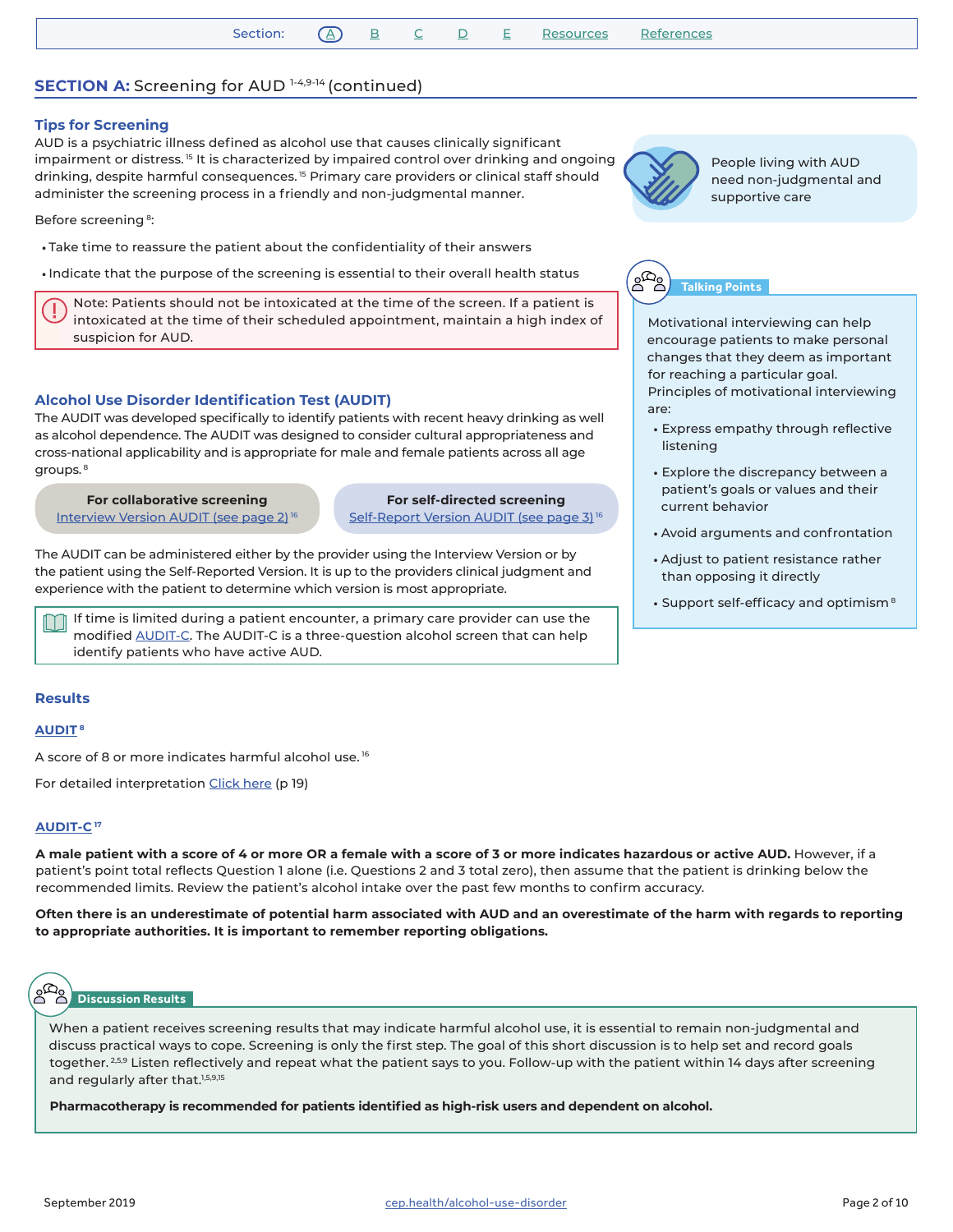# **SECTION A:** Screening for AUD (continued)

# **Low-Risk | AUDIT Score: 0-7**

#### **Intervention: 8,18**

- Simple advice
- Discuss the benefits of low-risk drinking

#### **Patient Resource:**

• [Low risk drinking guidelines](https://link.cep.health/aud10) 

## **Risky | AUDIT Score: 8-15**

#### **Intervention: 8,18**

- Simple advice
- If the patient is receptive, offer tips for reducing alcohol consumption

#### **Patient Resource:**

• [Low risk drinking guidelines](https://link.cep.health/aud10)

#### **Provider Resource:**

• [Keeping Your Patients Safe tool](https://link.cep.health/aud11)

# **High | AUDIT Score: 16-19**

#### **Intervention: 8,18**

- Simple advice + brief counselling + monitoring
- Brief counselling is more in depth and tailored than brief intervention, and requires follow-up
- Express concern
- Discuss harms associated with alcohol consumption
- Tailor counselling to situation and stage of change (from no interest to action planning)
- Conduct laboratory testing to corroborate heavy drinking assumption: 1,4
	- **• GGT** (alcohol elevates GGT through enzyme induction)
	- **• MCV** (alcohol retards the maturation of red cells in bone marrow, causing slight enlargement)
	- Monitor every 2-3 months

#### **Provider Resource:**

• [Keeping Your Patients Safe tool](https://link.cep.health/aud11)

# **High-Risk Dependent | AUDIT Score: 20-24**

#### **Intervention: 8,18**

- Further laboratory testing to corroborate heavy drinking diagnosis: 1,4
	- **• GGT** (alcohol elevates GGT through enzyme induction)
	- **• MCV** (alcohol retards the maturation of red cells in bone marrow, causing slight enlargement)
	- Monitor every 2-3 months
	- **• Thiamine supplements** (200mg) 19
	- Withdrawal management by a specialist may be necessary

#### **Conversation Starters 1,9,11**

- *"From your answers, I would consider you to be at a lowrisk of experiencing alcohol-related problems."*
- *"Keep in mind that one bottle of beer, one glass of wine, and one drink of spirits generally contain about the same amounts of alcohol."* 
	- *"From your answers, you may be at risk of experiencing alcohol-related problems if you continue to drink the way you do now. Would you mind if we talk about this for a minute?"*
- *"'Try to have no more than two drinks per day and avoid drinking at least two days a week entirely."*
- *"It might be a good idea to stop entirely for a while."*
- *"Did you know that your level of drinking increases your chances to get several cancers, heart disease, liver disease, stroke and other illnesses? It can even lead to premature death."*
- *"The best way to avoid these serious health issues is to cut down on how much and how often you drink."*
- *"Are you willing to try to reduce the amount you are drinking?"*
- *"There are certainly times when you should not drink at all: like when driving or using machinery and when you are responsible for caring for someone else (such as children or elderly parents)."*
- *"If you find this difficult and can't cut down, please reach out to the office or come back for another visit so we can talk about it again."*
	- *"From what you have shared with me, you are at a high risk of experiencing alcohol-related problems. Would you mind if we talk about this for a minute?"*
	- *"Let's see if we can choose a first goal together. What do you think?"*
	- *"At our next visit, we will talk about how this goal/ intervention worked for you. I believe you can do this and your body will thank you!"*
	- *"I would like to schedule a follow-up appointment to check in with you about this."*
	- *"Many patients tell me that they have trouble controlling their drinking."*
	- *"I believe your drinking is putting your health at risk 2,11,15."*
	- *"Your results tell me that your level of drinking far exceeds safe limits."*
	- *"I see signs that your alcohol consumption is dangerous for your health and maybe for your loved ones too."*
	- *"What would you like to do about your drinking?"*
	- *"I would like to help you to cut back or quit. I think that help might be required to change."*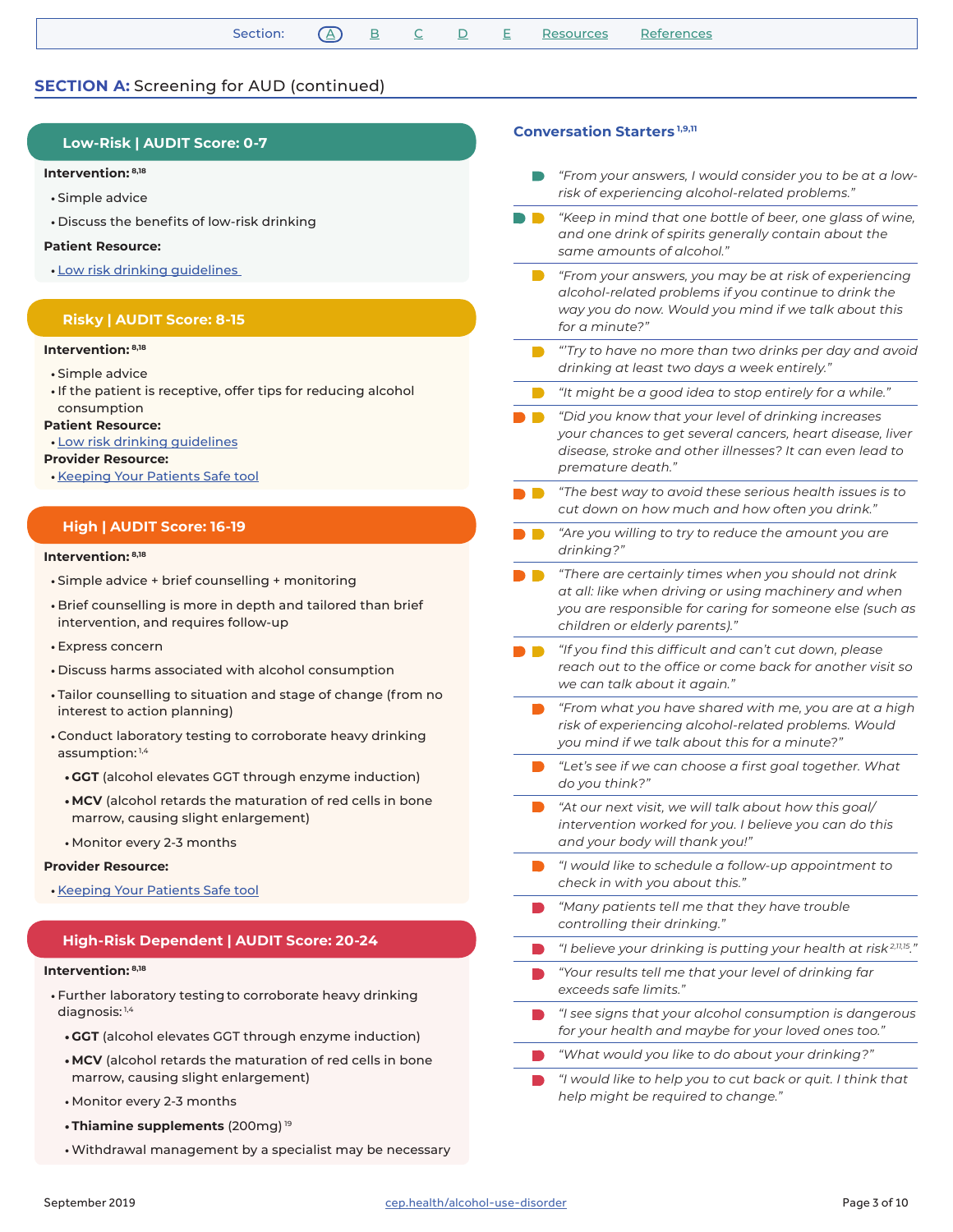# <span id="page-3-0"></span>**SECTION B:** Diagnosing AUD

Once you have identified that your patient might have AUD through the AUDIT or the AUDIT-C, then the DSM-5 criteria can be used to diagnose your patient.

#### **DSM-5 Criteria for AUD 21**

To confirm a diagnosis of AUD, at least two of the following criteria need to be met. Ask your patients, in the past 12-months have you:

- $\Box$  Had times when you ended up drinking more, or longer than you intended?
- $\Box$  More than once wanted to cut down or stop drinking, or tried to, but couldn't?
- $\Box$  Spent a lot of time drinking? Or being sick or getting over the after effects?
- $\Box$  Experienced craving  $-$  a strong need, or urge, to drink?
- Found that drinking or being sick from drinking often interfered with taking care of your home or family? Or caused job troubles? Or school problems?
- $\Box$  Continued to drink even though it was causing trouble with your family or friends?
- $\Box$  Given up or cut back on activities that were important or interesting to you, or gave you pleasure, in order to drink?
- More than once gotten into situations while or after drinking that increased your chances of getting hurt (such as driving, swimming, using machinery, walking in a dangerous area, or having unsafe sex)?
- Continued to drink even though it was making you feel depressed or anxious or adding to another health problem? Or after having<br> had a memory blackout?
- Had to drink much more than you once did to get the effect you want? Or found that your usual number of drinks had much less effect than before?
- Found that when the effects of alcohol were wearing off, you had withdrawal symptoms, such as trouble sleeping, shakiness, irritability, anxiety, depression, restlessness, nausea, or sweating? Or sensed things that were not there?

#### **/11 Severity of AUD is based on the number of criteria met.**



#### **Refer to Specialist 1,2,3**

Refer to a specialist, including mental health care specialists, hepatologists, addiction treatment specialists, etc. Referral to specialists should be based on availability and access. Consider other options such as [OTN eConsult,](https://link.cep.health/aud66) [ConnexOntario,](https://link.cep.health/aud57) phone consult, and Medical [Mentoring for Addictions and Pain \(MMAP\)](https://link.cep.health/aud25). Patients with comorbidities may benefit from the concurrent treatment of conditions from the same provider. These may include patients with:





**Risk of withdrawal from other substances in addition to alcohol**

#### **Tool Tip**

Once there is a diagnosis of AUD, the initial goals of treatment should be agreed on by the patient and the primary care provider. It is important to discuss the patient's legal obligations, as well as risks to self and others that result from the continued use of alcohol.

Work with the patient to develop a documented, comprehensive and person-centred treatment plan that includes evidence-based non-pharmacotherapy and pharmacotherapy options.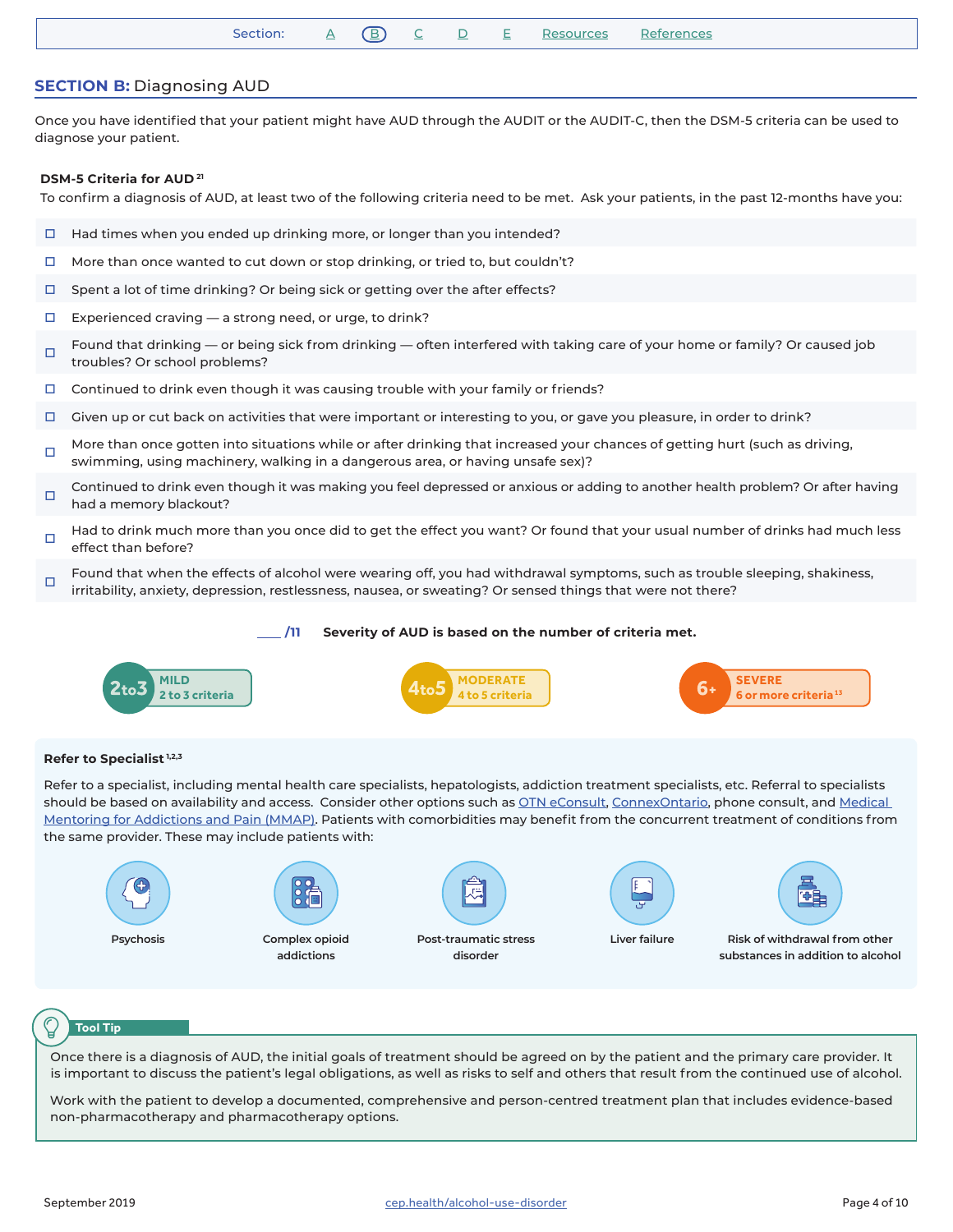| Section: A B C D E Resources References |
|-----------------------------------------|
|-----------------------------------------|

# <span id="page-4-0"></span>**SECTION C: Pharmacotherapy Options**

Talk with your patient about the various available pharmacotherapy options. Consider the advantages and disadvantages of each therapy for your patient. Generally, **naltrexone oral and acamprosate are the recommended first line options. 2,3** Note that these options do not eliminate or diminish withdrawal symptoms.

#### **Recommended Pharmacotherapy**

# **Naltrexone Oral and Contract Contract Contract Contract Contract Contract Contract Contract Contract Contract Contract Contract Contract Contract Contract Contract Contract Contract Contract Contract Contract Contract Con**

#### **Patient Type 9,11**

- For patients with strong cravings and suffer recurrent binges.
- Effective treatment to help stop or reduce alcohol use
- Patients **do not have** to be abstinent before treatment

#### **What it does 1,5,9,19,22,25,26-29**

- Blocks opioid receptor and reduces euphoric effects of drinking
- Reduce desire to drink and help to remain abstinent

# **Dosage/Duration 1,5,9,19,22,23,30**

• Start patient on 25 mg/d for 3 days. Then, depending on patient response, increase to 50mg/d to a max of 150 mg/d.

#### **Laboratory Work Required for Medication Initiation 1,2,9,10,22 • Urine drug screen to verify abstinence from opioids**

**• LFTs**: alanine aminotransferase, aspartate aminotransferase, gamma glutamyl transferase, alkaline phosphatase, bilirubin, total protein, albumin, prothrombin time

#### **Laboratory Work 1,9,10,22**

• LFTs

#### **Contraindications and Precautions 1,2,5,9,19,22,26**

- Taking opioids • Liver failure
- Elevated liver enzymes • Pregnancy

#### **Side Effects, Risks and Notes 1,5,26**

- GI upset
- Elevated liver enzymes
- Must monitor liver enzymes (discontinue if levels rise > 3 times baseline)

#### **Interactions**

• Thioridazine, opioids, some cough and diarrhea medication

#### **[Product monograph](https://link.cep.health/aud12)**

#### **LU Code:** 532

**Coverage:** covered under Ontario Drug Benefits and most private plans. **Generic:** Available **Cost (30-day supply):** \$\$\*

#### **Treatment Duration:**

Patients are usually on medication from about 3 months to 1 year

# **Tapering:**

There is no withdrawal syndrome associated with discontinuing oral naltrexone, and it is not necessary to taper the dose.

Warning: patients cannot be taking opioids or opioid agonist therapy  $5.26$ <br>agonist therapy  $5.26$ <br>agonist therapy  $5.26$ 

#### Patient Type<sup>9,11</sup>

- For patients who are committed to abstinence but suffer from withdrawal symptoms such as insomnia and anxiety
- May be appropriate for patients with mild to moderate liver disease and those who take opioids

#### **What it does 1,5,9,19,22,25,26-29**

- Antagonizes glutamate receptors
- Reduces discomfort caused by the imbalance of brain chemicals (due to heavy drinking) and makes it easier not to drink
- Safe for patients with liver disease

# **Dosage/Duration 1,5,9,19,22,23,30**

- Each tablet is 333 mg. The full dose is 666 mg tid.
- To reduce probability of nausea and diarrhea it is helpful to start with 333 mg (1 tablet) tid for several days.

**Laboratory Work Required for Medication Initiation 1,2,9,10,22 Renal function tests**: urea, electrolytes, serum creatinine

# **Laboratory Work 1,9,10,22**

Not necessary unless evidence of renal impairment

#### **Contraindications and Precautions 1,2,5,9,19,22,26**

- Renal disease
- Pregnancy

#### **Side Effects, Risks and Notes 1,5,26**

- GI upset
- Nervousness
- **Interactions**
- Over-the-counter medications (e.g. cough syrups with alcohol), some vitamins and herbal products

#### **P[roduct monograph](https://link.cep.health/aud13)**

#### **LU Code:** 531

**Coverage:** covered under Ontario Drug Benefits and most private plans. **Generic:** Not Available **Cost (30-day supply):** \$\$\$\*

#### **Treatment Duration:**

Patients are usually on medication from about 3 months to 1 year

#### **Tapering:**

There is no withdrawal syndrome associated with discontinuing acamprosate, and it is not necessary to taper the dose.

\* Please note that dispensing fees have not been included.  $$ \leq $5$  \$5  $$ \leq $50 - $100$  \$\$\$  $\geq $100$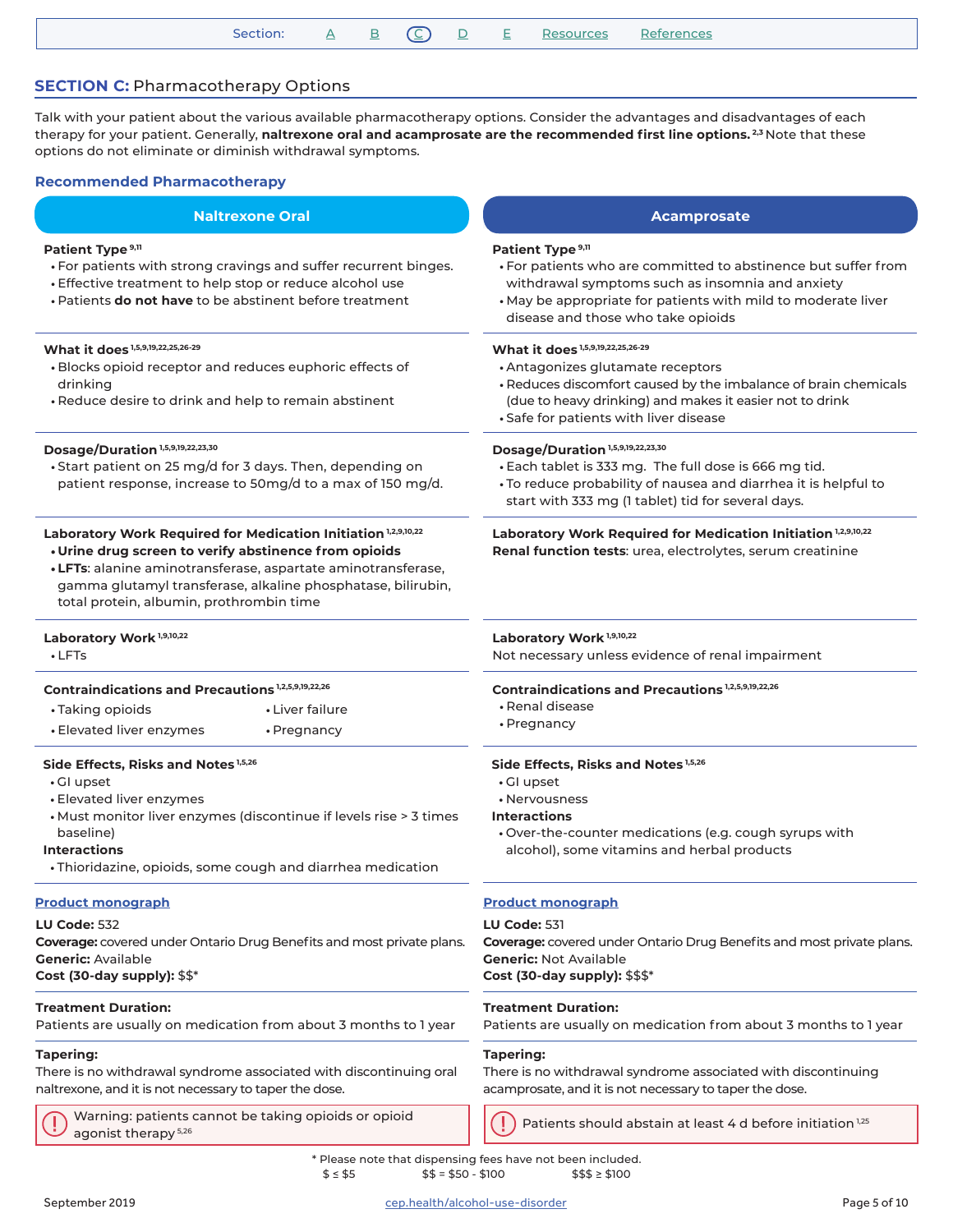| Section: | $A \quad B \quad C) \quad D \quad L$ |  |  |  |  | E Resources References |  |  |
|----------|--------------------------------------|--|--|--|--|------------------------|--|--|
|----------|--------------------------------------|--|--|--|--|------------------------|--|--|

# **SECTION C: Pharmacotherapy Options (continued)**

#### **Disulfiram 2,5,9,22,25**

Disulfiram is only available through select compounding pharmacies. This drug interferes with the body's process to metabolize alcohol, and as a result, makes the patient feel sick after alcohol consumption. Disulfiram is designed to help patients stay in a state of enforced sobriety and absolute abstinence is required.<sup>1,5,9,19,22,25-29</sup> If this medication is prescribed, consider having the patient carry a wallet information card to identify medication use to emergency health care personnel. This medication does not take away craving or withdrawal symptoms.

#### **[Disulfiram product monograph](https://link.cep.health/aud14)**

#### **Off-Label Pharmacotherapy Options**

#### **Gabapentin 2,9,22**

Gabapentin is not indicated for the treatment of AUD and therefore should be considered off-label treatment.

- Has few contraindications
- How it works with AUD is not fully known (possibly normalizes the brain chemicals disturbed by heavy drinking)
- Sometimes is considered a drug of abuse, with increasing "street value"
- Gradually taper medication use if stopping is necessary due to a risk of seizures 1,5,19,25-29

#### **[Gabapentin product monograph](https://link.cep.health/aud15)**

#### **Topiramate 2,9,22**

Topiramate is not indicated for the treatment of AUD and therefore should be considered off-label treatment.

- Numerous contraindications and interactions with other medications
- Mechanism of action is unknown
- Sometimes considered for patients who have experienced alcohol-related seizures
- Regular blood work is required 1,5,19,25-29
- May cause angle-closure glaucoma and kidney stones

**[Topiramate product monograph](https://link.cep.health/aud16)**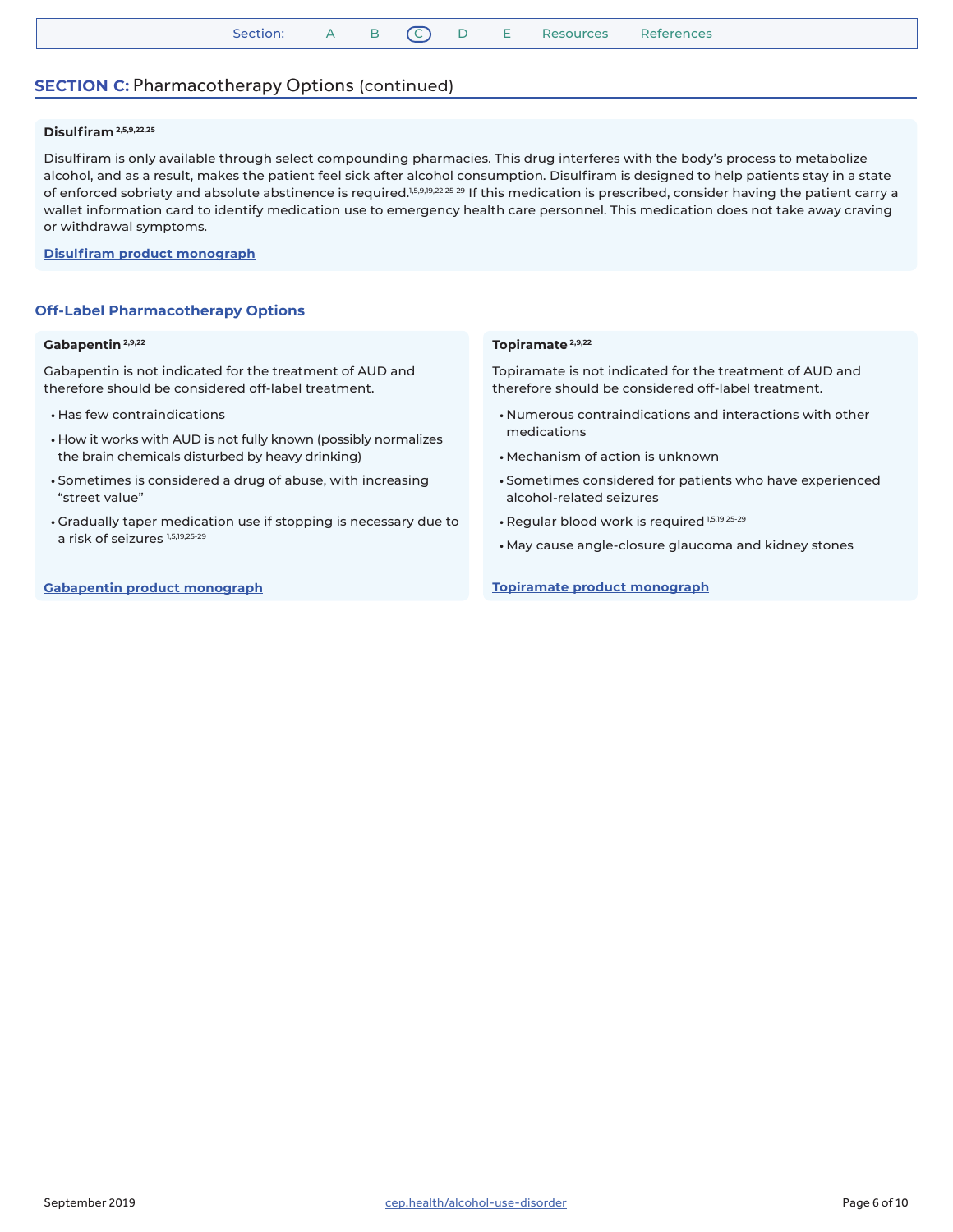|  | Section: |  |  |  |  |  | : <u>A B C</u> (D) <u>E Resources References</u> |  |
|--|----------|--|--|--|--|--|--------------------------------------------------|--|
|--|----------|--|--|--|--|--|--------------------------------------------------|--|

# <span id="page-6-0"></span>**SECTION D:** Non-Pharmacotherapy Options

AUD is treated most effectively when pharmacotherapy is combined with other treatments.<sup>1,3</sup> Non-pharmacotherapy treatments help patients target behaviours that relate to drinking, develop skills needed to stop or reduce drinking, set reachable goals, build support networks and address triggers that might cause a relapse.<sup>1</sup> The goal is to improve health and wellness to live a full and self-directed life.

# **Types of Behavioural Treatments**

| <b>Behavioural Treatment</b>                  | What It Is                                                                                                                                                                                                                                                                        | <b>Resources</b>                                                                                                                                                                             |
|-----------------------------------------------|-----------------------------------------------------------------------------------------------------------------------------------------------------------------------------------------------------------------------------------------------------------------------------------|----------------------------------------------------------------------------------------------------------------------------------------------------------------------------------------------|
| Cognitive-Behavioral<br>Therapy (CBT)         | This therapy is designed to address feelings and situations (triggers) that<br>may lead to a relapse. Coping skills are learned in one-on-one or small<br>group settings to change or address thought processes to manage the<br>stress of triggers experienced in everyday life. | Self-help resource centre:<br><b>CBT Therapists in Ontario</b><br><b>Contact information for treatment</b><br>services: ConnexOntario or<br>1.866.531.2600                                   |
| Motivational<br>Enhancement<br><b>Therapy</b> | This therapy is individualized for patients to consider their reasons for<br>seeking treatment, form a plan to make changes in their life and to<br>develop coping skills necessary to adhere to their plan. It is intended to<br>be conducted over a short period of time.       | <b>Canada Drug Rehab Addiction</b><br><b>Services Directory</b>                                                                                                                              |
| <b>Marital and Family</b><br>Counselling      | This therapy involves family members to increase support for the<br>individual with AUD and to enhance the family's understanding of the<br>plan to address AUD. Strong family support increases the chances of<br>maintaining abstinence.                                        | <b>AUD Therapists in Ontario</b><br><b>Drug and Alcohol Addiction Couple</b><br><b>Counselling in Ontario</b>                                                                                |
| Community<br>Reinforcement<br><b>Therapy</b>  | This therapy involves group meetings with others who want to do<br>something about their drinking problem. It is peer guided and self-<br>supporting (e.g. Alcoholics Anonymous).                                                                                                 | <b>Alcoholics Anonymous</b><br><b>SMART Recovery Meetings</b><br><b>LifeRing Alcohol and Drug Peer</b><br><b>Support Groups (non-spiritual)</b><br>Big White Wall (online 24/7; must be 16+) |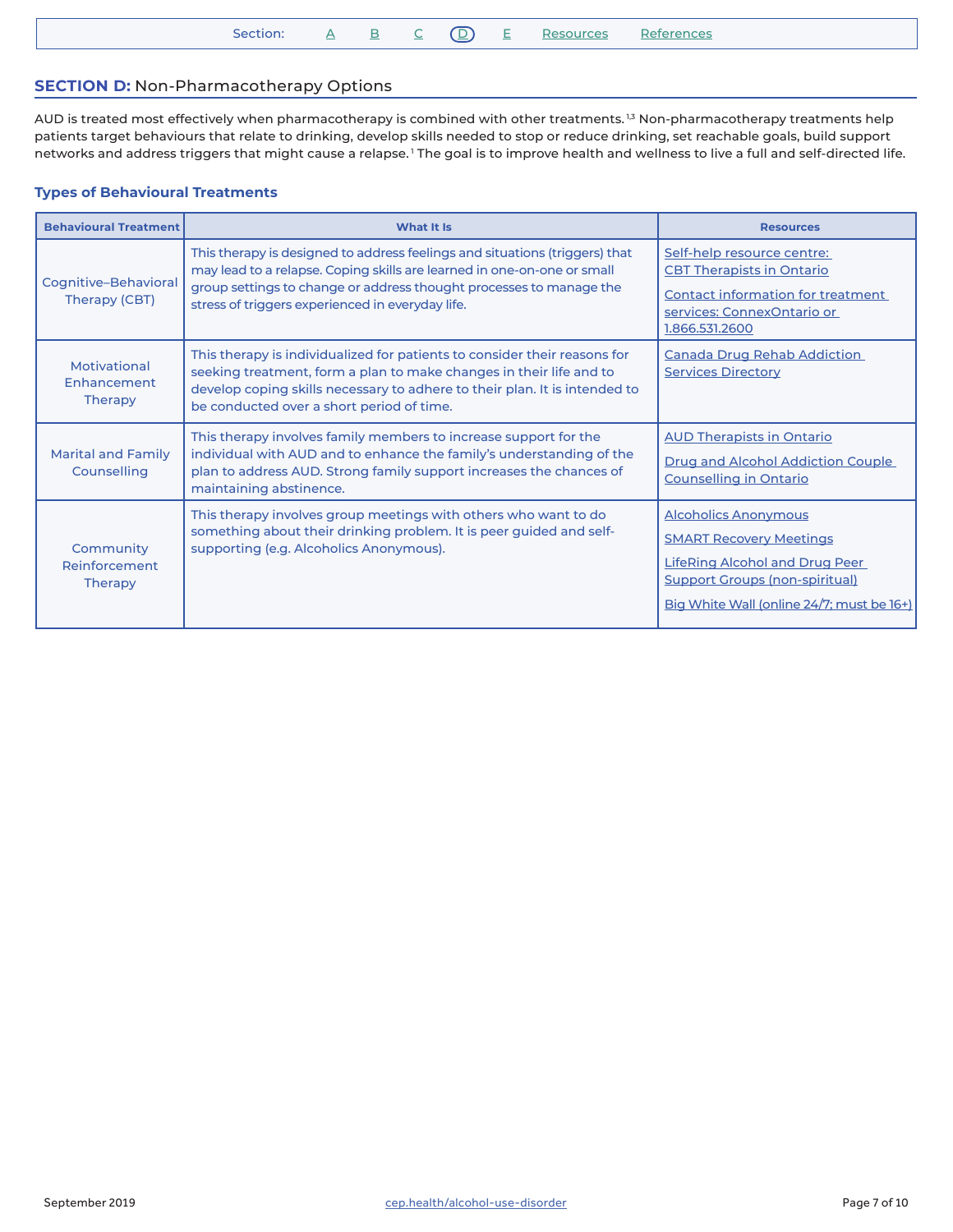| Section: |  |  | D (E) Resources References |  |
|----------|--|--|----------------------------|--|
|          |  |  |                            |  |

# <span id="page-7-0"></span>**SECTION E:** Alcohol Withdrawal

Withdrawal symptoms usually start within 8 hours after the last drink but can occur days later. Symptoms typically peak by 24 to 72 hours but may continue for weeks.<sup>19</sup>

Alcohol withdrawal that requires treatment is rare in people who consume fewer than six drinks per day. Older adults are an exception and may develop significant withdrawal symptoms even if fewer than six drinks per day are consumed.

**Past withdrawal predicts future episodes. Patients with a history of delirium tremens and withdrawal seizures are at high risk of reoccurrence if they return to drinking and stop again.<sup>19</sup>**

#### **Screen for Alcohol Withdrawal**

The Clinical Institute Withdrawal Assessment of Alcohol Scale, Revised ([CIWA-Ar](https://link.cep.health/aud17)) is a validated instrument to monitor the severity of a patient's withdrawal.<sup>3</sup> It consists of 10 items to assess symptoms, such as anxiety and hallucinations, as well as signs, such as tremor and sweating. The CIWA-Ar takes about 5 minutes for a primary care provider to administer.

A patient with a CIWA-Ar score of < 10 does not require medications to manage withdrawal symptoms, unless tremor is present.

A patient with a CIWA-Ar score of > 10 has a potential need for medication to manage their withdrawal symptoms.

#### **Treatment for Alcohol Withdrawal**

Benzodiazepines are the first-line treatment for the withdrawal symptoms of alcohol withdrawal. Long-acting benzodiazepines, such as diazepam, may be more effective than short-acting in preventing complications. For more information on the treatment of alcohol with benzodiazepines, please visit <u>Portico</u>. 19

If a benzodiazapine has been initiatied, treatment is complete when the patient is comfortable, with minimal tremor, and the CIWA-Ar score is less than 8 on two consecutive readings.

#### **Refer to Specialist 3**

Refer to substance use specialist to manage withdrawal process (where available) or nearest emergency department for critical treatment:



**withdrawal seizures**

**History of delirium tremens or** 



**Inability to tolerate oral medication**



**Co-occurring medical conditions that would pose serious risk for ambulatory withdrawal management (e.g. severe coronary artery disease, congestive heart failure, liver cirrhosis)**



**Severe alcohol withdrawal (i.e. CIWA-Ar score ≥20)**



**Risk of withdrawal from other substances in addition to alcohol (e.g. sedative hypnotics)**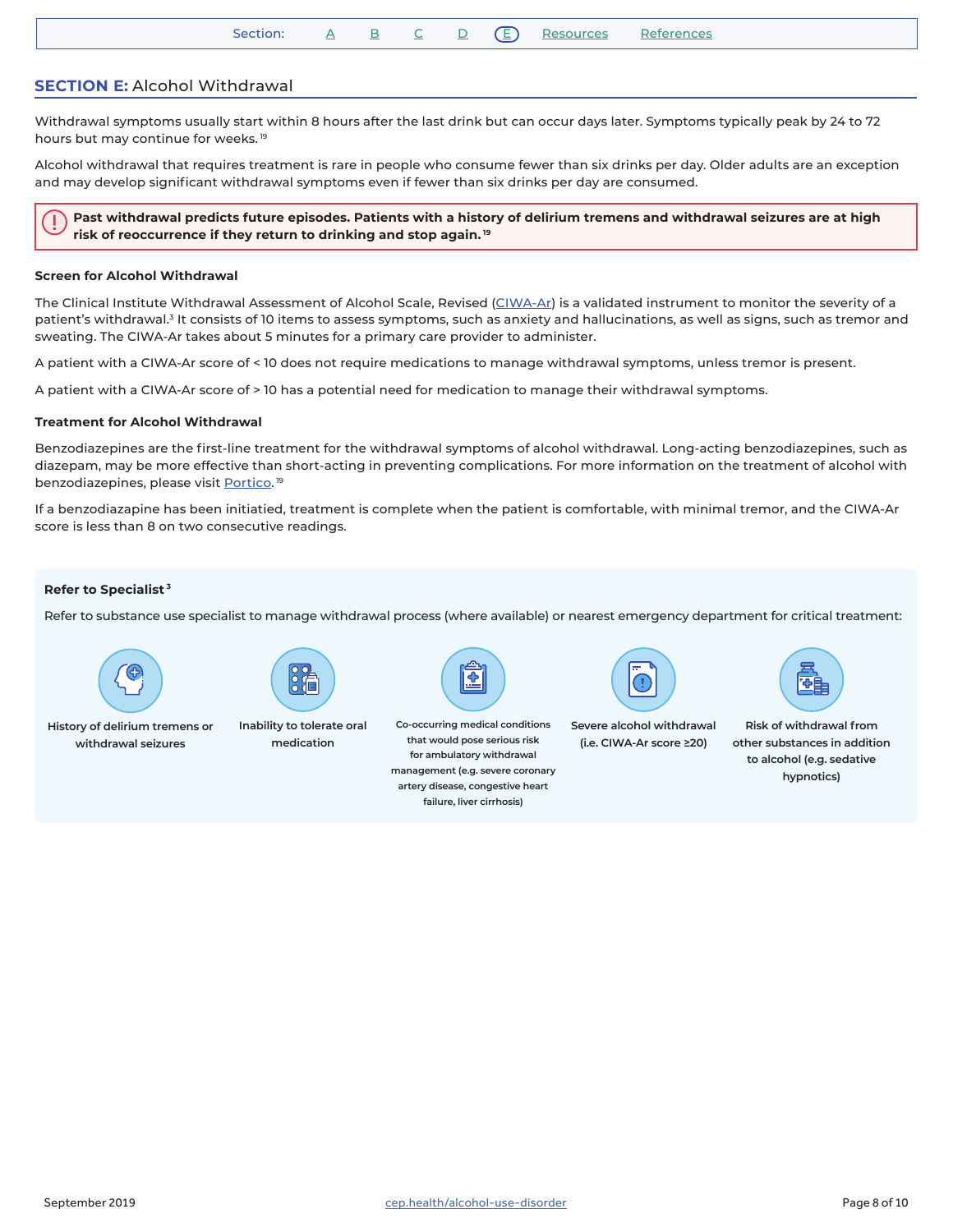| Section: |  |  |  |  |  | (Resources) References |  |  |
|----------|--|--|--|--|--|------------------------|--|--|
|----------|--|--|--|--|--|------------------------|--|--|

#### <span id="page-8-0"></span>Resources

#### **Screening Tools**

- [i]. [AUDIT Tool](https://link.cep.health/aud8) considered a standard screening tool to identify people at risk of alcohol problems
- [ii]. [AUDIT-C](https://link.cep.health/aud55) is a 3-item alcohol screen that can help identify persons who are hazardous drinkers or have active alcohol use disorder (including alcohol abuse or dependence).
- [iii]. [Paddington Alcohol Test \(PAT\)](https://link.cep.health/aud20) for use with specific triggers (e.g. fall, assault, collapse, self-neglect, repeat attender for unknown injury/illnesses)

#### **Patient Tools**

[iv]. [Addiction. The Next Step. \(website\)](https://link.cep.health/aud21) – an online resource to help patients understand medications, resources available, frequently asked questions

#### **Self-Help Book**

[v]. Mind-Body Workbook for Addiction: Effective Tools for Substance-Abuse Recovery and Relapse Prevention – useful to both patients and providers with a mind-body technique to help patients stay sober, manage emotions and stress

#### **Provider Tools**

- [vi]. [Primary Care Addiction Toolkit \(CAMH\)](https://link.cep.health/aud22) an online resource with information on interventions, patient management, medications, comorbidities, special populations, and references
- [vii]. [Screening, Brief Intervention and Referral \(CFPC\)](https://link.cep.health/aud23) (presently archived) tool for screening and assessment, intervention and referral, and follow-up
- [viii]. [Detailed Interpretation of AUDIT Screening Results](https://link.cep.health/aud9) provides detailed information on interpretation and next steps
- [ix]. [Medication for the Treatment of Alcohol Use Disorder: A Brief Guide \(SAMHSA\)](https://link.cep.health/aud5) provides details on pharmacotherapy options, including contraindications, side effects and dosing
- [x]. [Managing Alcohol Problems \(CAMH 5-week online course\)](https://link.cep.health/aud24) a self-directed online course to explore the use of pharmacotherapies and psychosocial treatments for patients with AUD
- [xi]. [ON College of Family Physicians: Medical Mentoring for Addictions and Pain \(MMAP\) Network](https://link.cep.health/aud25) connects family doctor mentees with specialist expert mentors on an informal basis (not a referral service)